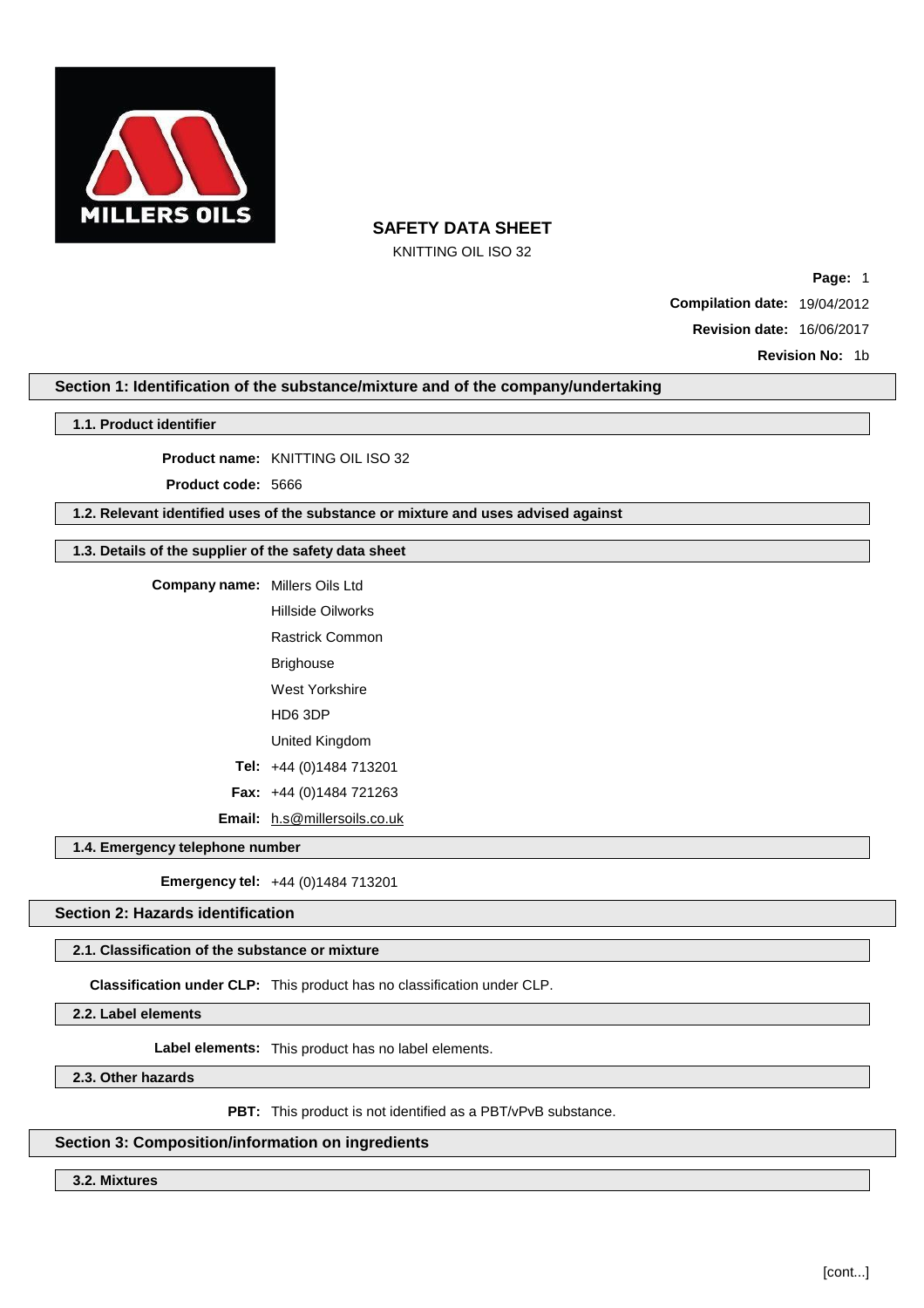## KNITTING OIL ISO 32

#### **Page:** 2

ISOTRIDECANOL ETHOXYLATED

|                               | 69011-36-5 | - | Eye Dam. 1: H318; Acute Tox. 4: H302       | $1 - 10%$ |  |
|-------------------------------|------------|---|--------------------------------------------|-----------|--|
| ALCOHOLS, C12-14, ETHOXYLATED |            |   |                                            |           |  |
| 932-106-6                     | 68439-50-9 | - | Eye Dam. 1: H318; Aguatic Acute 1:<br>H400 | $1 - 10%$ |  |

## **Section 4: First aid measures**

**4.1. Description of first aid measures**

**Skin contact:** Wash immediately with plenty of soap and water.

**Eye contact:** Bathe the eye with running water for 15 minutes.

**Ingestion:** Wash out mouth with water. Do not induce vomiting.

**Inhalation:** Remove casualty from exposure ensuring one's own safety whilst doing so.

## **4.2. Most important symptoms and effects, both acute and delayed**

**Skin contact:** There may be mild irritation at the site of contact.

**Eye contact:** There may be irritation and redness.

**Ingestion:** There may be irritation of the throat.

**Inhalation:** No symptoms.

#### **4.3. Indication of any immediate medical attention and special treatment needed**

**Immediate / special treatment:** In all cases of doubt, or when symptoms persist, seek medical attention.

# **Section 5: Fire-fighting measures**

**5.1. Extinguishing media**

**Extinguishing media:** Suitable extinguishing media for the surrounding fire should be used. Use water spray

to cool containers.

## **5.2. Special hazards arising from the substance or mixture**

**Exposure hazards:** In combustion emits toxic fumes.

## **5.3. Advice for fire-fighters**

**Advice for fire-fighters:** Wear self-contained breathing apparatus. Wear protective clothing to prevent contact

with skin and eyes.

# **Section 6: Accidental release measures**

**6.1. Personal precautions, protective equipment and emergency procedures**

**Personal precautions:** Refer to section 8 of SDS for personal protection details. Turn leaking containers leak-

side up to prevent the escape of liquid.

#### **6.2. Environmental precautions**

**Environmental precautions:** Do not discharge into drains or rivers. Contain the spillage using bunding.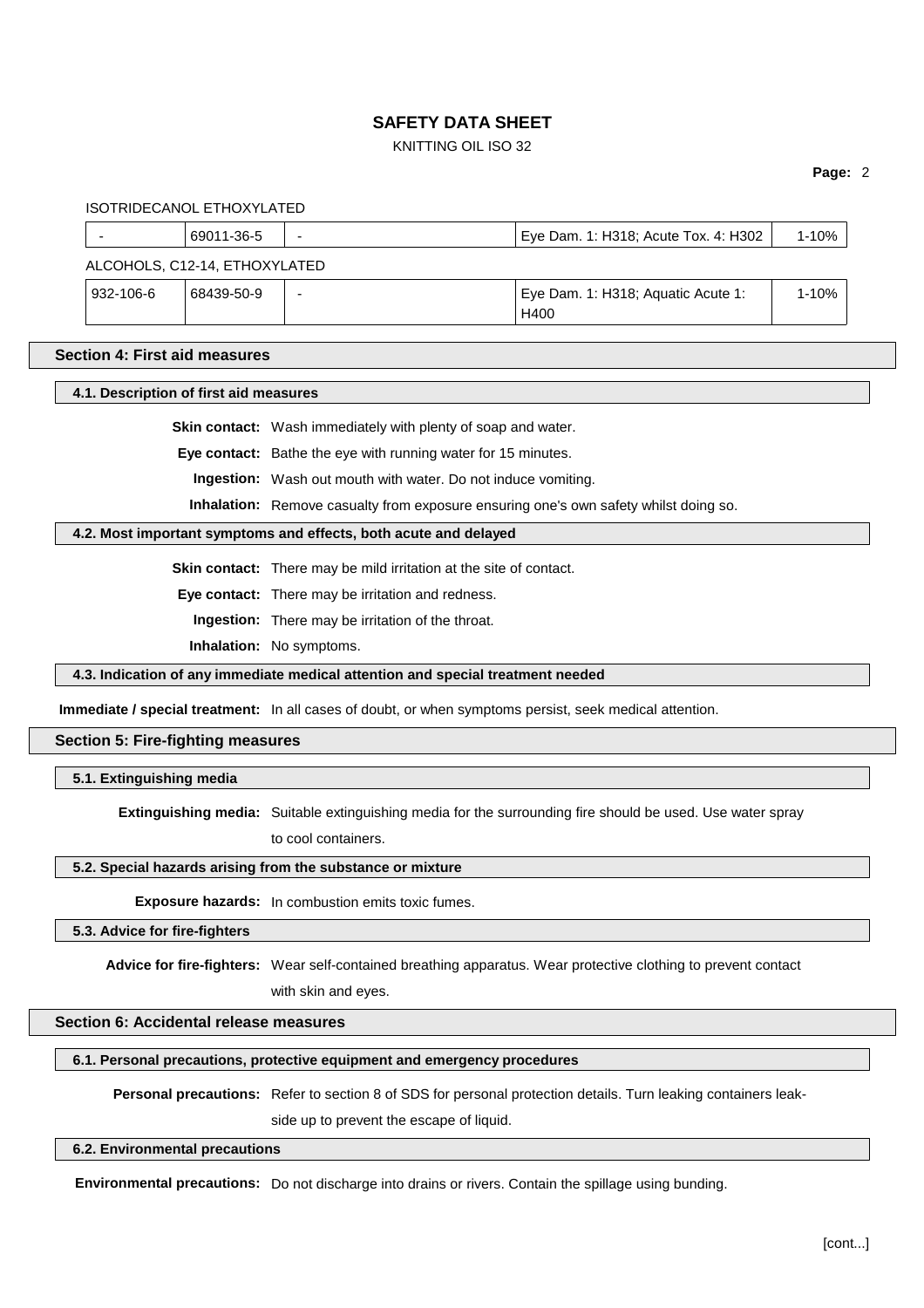## KNITTING OIL ISO 32

### **6.3. Methods and material for containment and cleaning up**

**Clean-up procedures:** Absorb into dry earth or sand. Transfer to a closable, labelled salvage container for

disposal by an appropriate method.

#### **6.4. Reference to other sections**

**Reference to other sections:** Refer to section 8 of SDS.

## **Section 7: Handling and storage**

# **7.1. Precautions for safe handling**

**Handling requirements:** Avoid direct contact with the substance. Ensure there is sufficient ventilation of the area.

Avoid the formation or spread of mists in the air.

# **7.2. Conditions for safe storage, including any incompatibilities**

**Storage conditions:** Store in a cool, well ventilated area. Keep container tightly closed.

**7.3. Specific end use(s)**

**Specific end use(s):** No data available.

## **Section 8: Exposure controls/personal protection**

**8.1. Control parameters**

**Workplace exposure limits:** No data available.

**DNEL/PNEC Values**

**DNEL / PNEC** No data available.

**8.2. Exposure controls**

**Engineering measures:** Ensure there is sufficient ventilation of the area. **Respiratory protection:** Respiratory protection not required. **Hand protection:** Protective gloves. **Eye protection:** Safety glasses. Ensure eye bath is to hand. **Skin protection:** Protective clothing.

## **Section 9: Physical and chemical properties**

## **9.1. Information on basic physical and chemical properties**

|                                                  | <b>State: Liquid</b>                             |                                           |  |
|--------------------------------------------------|--------------------------------------------------|-------------------------------------------|--|
|                                                  | <b>Colour: Colourless</b>                        |                                           |  |
| Evaporation rate: No data available.             |                                                  |                                           |  |
|                                                  | <b>Oxidising:</b> Non-oxidising (by EC criteria) |                                           |  |
| <b>Solubility in water: Miscible</b>             |                                                  |                                           |  |
|                                                  | Viscosity: No data available.                    |                                           |  |
| Kinematic viscosity: 32 cSt                      |                                                  |                                           |  |
| Boiling point/range°C: No data available.        |                                                  | Melting point/range°C: No data available. |  |
| Flammability limits %: lower: No data available. |                                                  |                                           |  |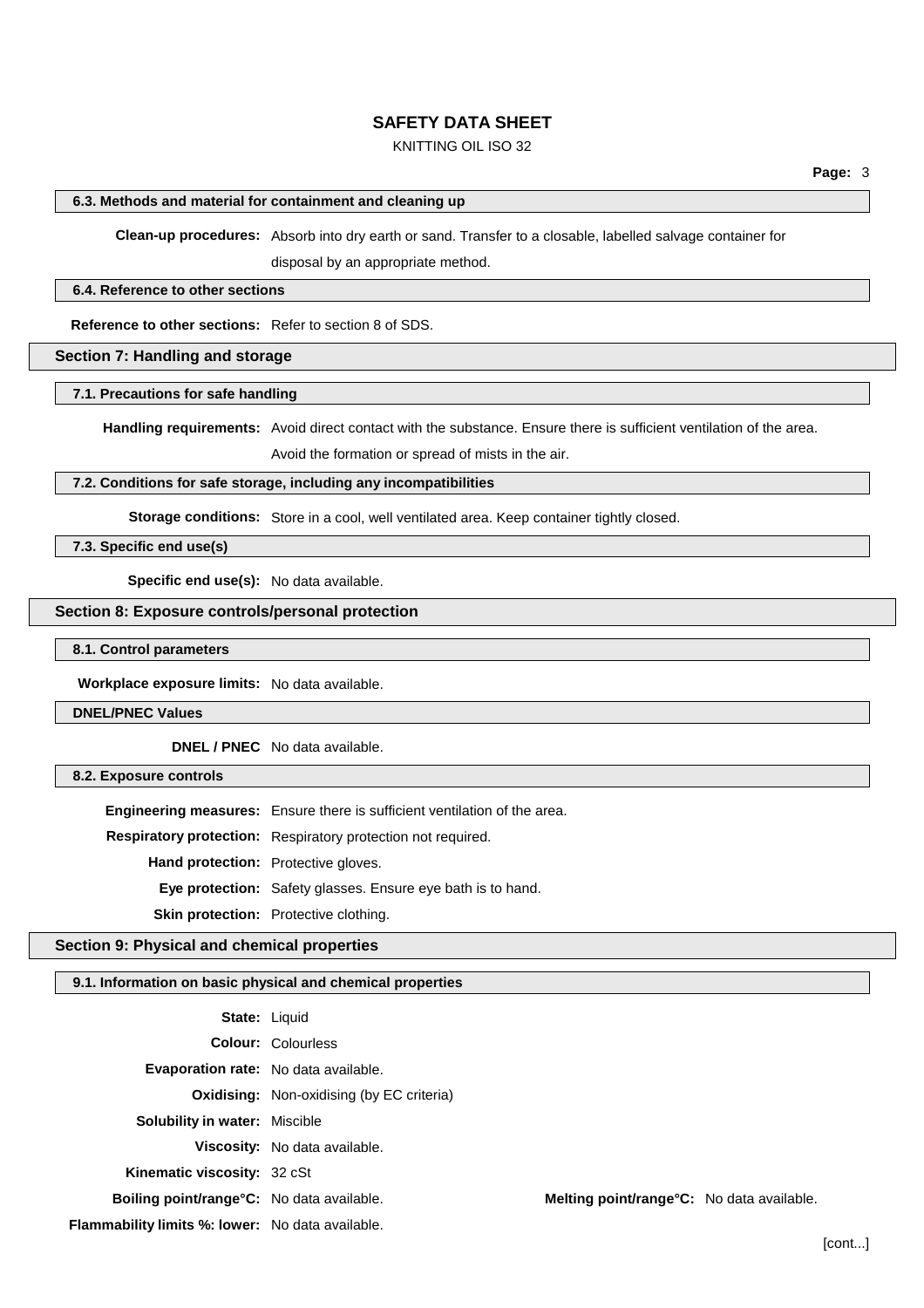## KNITTING OIL ISO 32

**VOC g/l:** No data available.

**upper:** No data available. **Flash point°C:** >150 **Part.coeff. n-octanol/water:** No data available. **Autoflammability°C:** No data available. **Vapour pressure:** No data available. **Relative density:** 0.892 **pH:** No data available.

**9.2. Other information**

**Other information:** No data available.

#### **Section 10: Stability and reactivity**

**10.1. Reactivity**

**Reactivity:** Stable under recommended transport or storage conditions.

**10.2. Chemical stability**

**Chemical stability:** Stable under normal conditions.

#### **10.3. Possibility of hazardous reactions**

**Hazardous reactions:** Hazardous reactions will not occur under normal transport or storage conditions.

Decomposition may occur on exposure to conditions or materials listed below.

## **10.4. Conditions to avoid**

**Conditions to avoid:** Heat.

#### **10.5. Incompatible materials**

**Materials to avoid:** Strong oxidising agents.

## **10.6. Hazardous decomposition products**

**Haz. decomp. products:** In combustion emits toxic fumes.

## **Section 11: Toxicological information**

#### **11.1. Information on toxicological effects**

**Toxicity values:** No data available.

**Symptoms / routes of exposure**

**Skin contact:** There may be mild irritation at the site of contact.

**Eye contact:** There may be irritation and redness.

**Ingestion:** There may be irritation of the throat.

**Inhalation:** No symptoms.

# **Section 12: Ecological information**

## **12.1. Toxicity**

**Ecotoxicity values:** No data available.